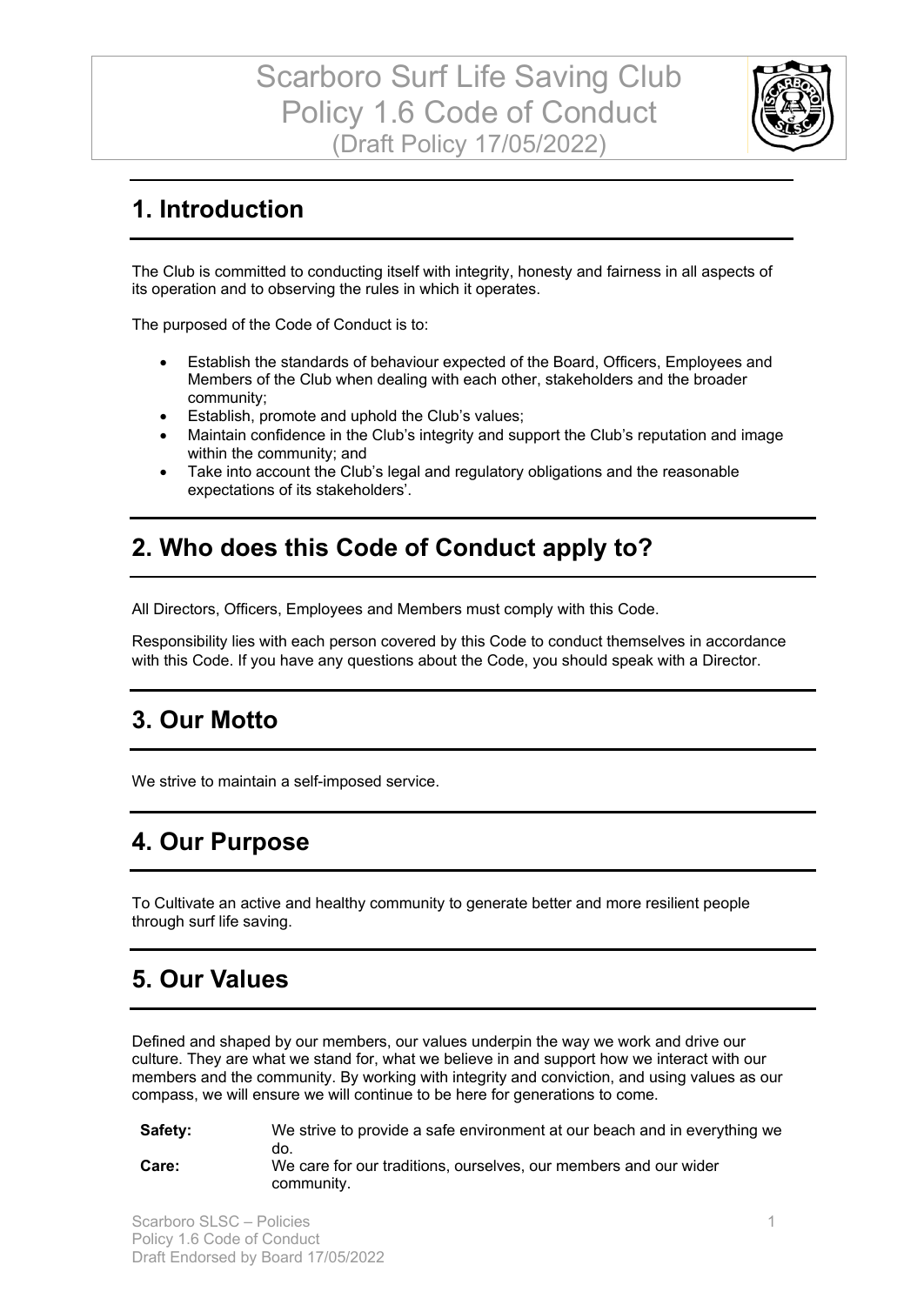# Scarboro Surf Life Saving Club Policy 1.6 Code of Conduct (Draft Policy 17/05/2022)



| <b>Accountability:</b> | We are accountable to ourselves and each other.                            |
|------------------------|----------------------------------------------------------------------------|
| <b>Respect:</b>        | We demonstrate tolerance and respect for our members and our<br>community. |
| <b>Belonging:</b>      | We are a community of families welcoming diverse backgrounds.              |
| <b>Success:</b>        | We are passionate in our endeavours and celebrate our successes.           |

#### Commitment to Code

Directors, Officers, Employees and Member are committed to conducting themselves with integrity, honesty and fairness in all aspects of its operation and to observing the rules in which it operates, and must deal with all stakeholders accordingly.

Directors, Officers, Employees and Members and all people involved in any way with the Club will:

- Respect the rights, dignity and worth of others treat others as you would like to be treated;
- Be ethical, considerate, fair, courteous and honest in all dealings with others;
- Be professional in and accept responsibility for your actions;
- Be aware of and follow surf lifesaving standards, rules, policies and procedures (Club, state and national) and promote it to others;
- $\bullet$  Understand the possible consequences of breaching this code or any policy  $$ particularly Member Protection;
- See something say something! Report any breaches of the Code of Conduct or Member Protection Policy to the Director, Member Services and/or President;
- Refrain from any form of abuse, harassment, discrimination and victimisation towards others;
- Provide a safe environment in activities in accordance with surf lifesaving policies;
- Show concern, empathy and caution towards others that may be sick or injured;
- Be a positive role model to all;
- Respect and Ensure that any physical contact with others is appropriate and necessary for the person's skill development;
- Refrain from intimate relations with persons over whom you have a position of authority; and
- Protect confidential information obtained through surf lifesaving.

## **6. Compliance with laws and governing regulations**

The Club is required to comply with all legal, common law requirements and governing regulations (including SLSA and SLSWA) which affect its operations. Any transgression or reasonably suspected transgression from the applicable laws and/or regulations is to be reported to the President as soon as you become aware of such a transgression.

All Directors, Officers, Employees and Members should be aware of, and comply with, their duties and obligations under all laws and regulations relating to their activities. They are encouraged to: understand the laws and regulations which affect or relate to the Club's operations.